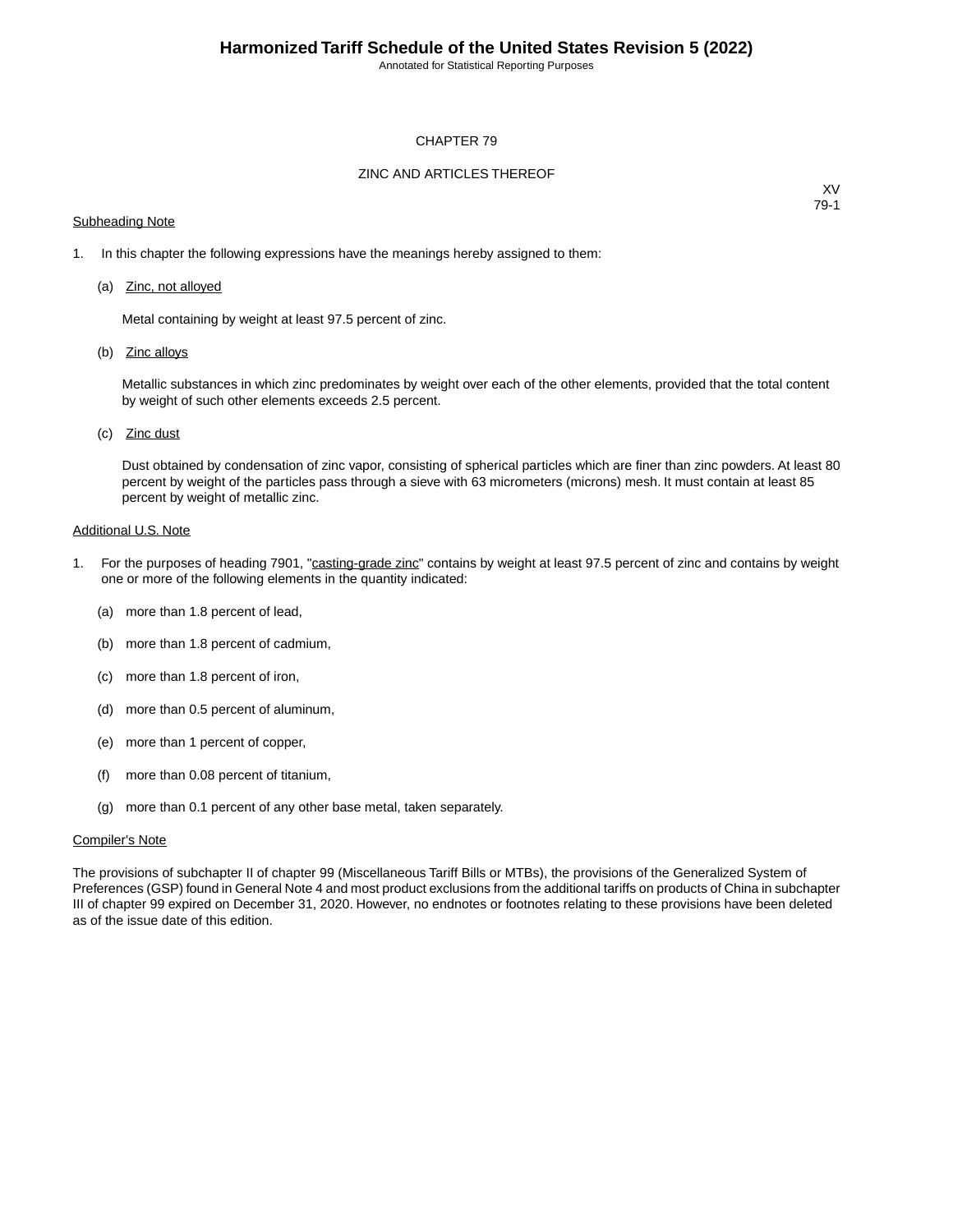# **Harmonized Tariff Schedule of the United States Revision 5 (2022)**

Annotated for Statistical Reporting Purposes

| Stat.<br>Suf-<br>fix | Article Description<br>Unwrought zinc:                | Unit<br>of<br>Quantity | General | Rates of Duty<br>$\mathbf{1}$                                                                      | $\overline{2}$                                                                                                                                                        |
|----------------------|-------------------------------------------------------|------------------------|---------|----------------------------------------------------------------------------------------------------|-----------------------------------------------------------------------------------------------------------------------------------------------------------------------|
|                      |                                                       |                        |         |                                                                                                    |                                                                                                                                                                       |
|                      |                                                       |                        |         | Special                                                                                            |                                                                                                                                                                       |
| 7901.11.00 00        | Zinc, not alloyed:                                    |                        |         | Free (A*, AU, BH,<br>CL, CO, D, E, IL,<br>JO, KR, MA, OM,<br>P, PA, PE, S, SG)                     | 5%                                                                                                                                                                    |
| 7901.12.10 00        | Containing by weight less than 99.99 percent of zinc: |                        |         | Free (A+, AU, BH,<br>CL, CO, D, E, IL,<br>JO, KR, MA, OM,                                          | 45%                                                                                                                                                                   |
| 7901.12.50 00        |                                                       |                        |         | Free (A*, AU, BH,<br>CL, CO, D, E, IL,<br>JO, KR, MA, OM,                                          | 5%                                                                                                                                                                    |
| 7901.20.00 00        |                                                       |                        |         | P, PA, PE, S, SG)<br>Free (A, AU, BH, CL,<br>CO, D, E, IL, JO,<br>KR, MA, OM, P,<br>PA, PE, S, SG) | 45%                                                                                                                                                                   |
|                      |                                                       |                        |         |                                                                                                    | 11%                                                                                                                                                                   |
|                      | Zinc dust, powders and flakes:                        |                        |         |                                                                                                    |                                                                                                                                                                       |
| 7903.10.00 00        |                                                       |                        |         | CO, D, E, IL, JO,<br>KR, MA, OM, P,<br>PA, PE, S, SG)                                              |                                                                                                                                                                       |
| 7903.90.30 00        |                                                       |                        |         | CO, D, E, IL, JO,<br>KR, MA, OM, P,<br>PA, PE, S, SG)                                              |                                                                                                                                                                       |
| 7903.90.60 00        |                                                       |                        |         | CO, D, E, IL, JO,<br>KR, MA, OM, P,<br>PA, PE, S, SG)                                              |                                                                                                                                                                       |
|                      |                                                       |                        |         | CO, D, E, IL, JO,<br>KR, MA, OM, P,<br>PA, PE, S, SG)                                              |                                                                                                                                                                       |
|                      |                                                       |                        |         | CO, D, E, IL, JO,<br>KR, MA, OM, P,<br>PA, PE, S, SG)                                              |                                                                                                                                                                       |
|                      |                                                       | Other:                 |         |                                                                                                    | P, PA, PE, S, SG)<br>Free (A, AU, BH, CL, 3.9¢/kg<br>Free (A, AU, BH, CL, 3.9¢/kg<br>Free (A, AU, BH, CL, 45%<br>Free (A, AU, BH, CL, 25%<br>Free (A, AU, BH, CL, 45% |

XV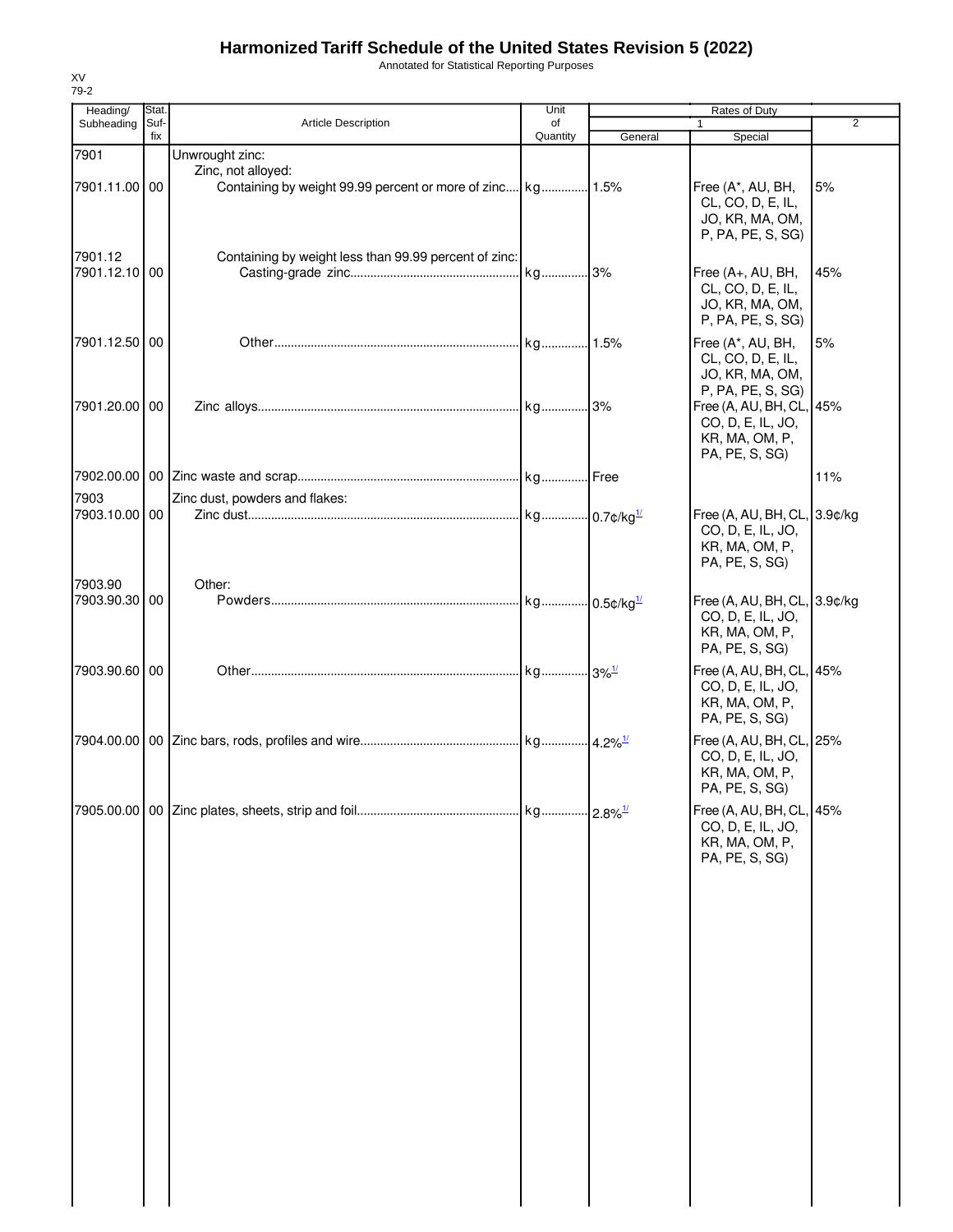# **Harmonized Tariff Schedule of the United States Revision 5 (2022)**

Annotated for Statistical Reporting Purposes

| Heading/                 | Stat.       |                                                                                                                                                           | Unit           | Rates of Duty |                                                                                |                |  |
|--------------------------|-------------|-----------------------------------------------------------------------------------------------------------------------------------------------------------|----------------|---------------|--------------------------------------------------------------------------------|----------------|--|
| Subheading               | Suf-<br>fix | Article Description                                                                                                                                       | of<br>Quantity |               | 1                                                                              | $\overline{2}$ |  |
| 7907.00<br>7907.00.10 00 |             | Other articles of zinc:<br>Articles of a type used for household, table or kitchen use;<br>toilet and sanitary wares; all the foregoing and parts thereof |                | General       | Special                                                                        |                |  |
|                          |             |                                                                                                                                                           |                |               | Free (A*, AU, BH,<br>CL, CO, D, E, IL,<br>JO, KR, MA, OM,<br>P, PA, PE, S, SG) | 40%            |  |
| 7907.00.20 00            |             | Zinc tubes, pipes and tube or pipe fittings (for example,                                                                                                 |                |               | Free (A*, AU, BH,<br>CL, CO, D, E, IL,<br>JO, KR, MA, OM,                      | 45%            |  |
| 7907.00.60 00            |             |                                                                                                                                                           |                |               | P, PA, PE, S, SG)<br>Free (A*, AU, B, BH, 45%<br>CL, CO, D, E, IL,             |                |  |
|                          |             |                                                                                                                                                           |                |               | JO, KR, MA, OM,<br>P, PA, PE, S, SG)                                           |                |  |
|                          |             |                                                                                                                                                           |                |               |                                                                                |                |  |
|                          |             |                                                                                                                                                           |                |               |                                                                                |                |  |
|                          |             |                                                                                                                                                           |                |               |                                                                                |                |  |
|                          |             |                                                                                                                                                           |                |               |                                                                                |                |  |
|                          |             |                                                                                                                                                           |                |               |                                                                                |                |  |
|                          |             |                                                                                                                                                           |                |               |                                                                                |                |  |
|                          |             |                                                                                                                                                           |                |               |                                                                                |                |  |
|                          |             |                                                                                                                                                           |                |               |                                                                                |                |  |
|                          |             |                                                                                                                                                           |                |               |                                                                                |                |  |
|                          |             |                                                                                                                                                           |                |               |                                                                                |                |  |
|                          |             |                                                                                                                                                           |                |               |                                                                                |                |  |
|                          |             |                                                                                                                                                           |                |               |                                                                                |                |  |
|                          |             |                                                                                                                                                           |                |               |                                                                                |                |  |

XV 79-3